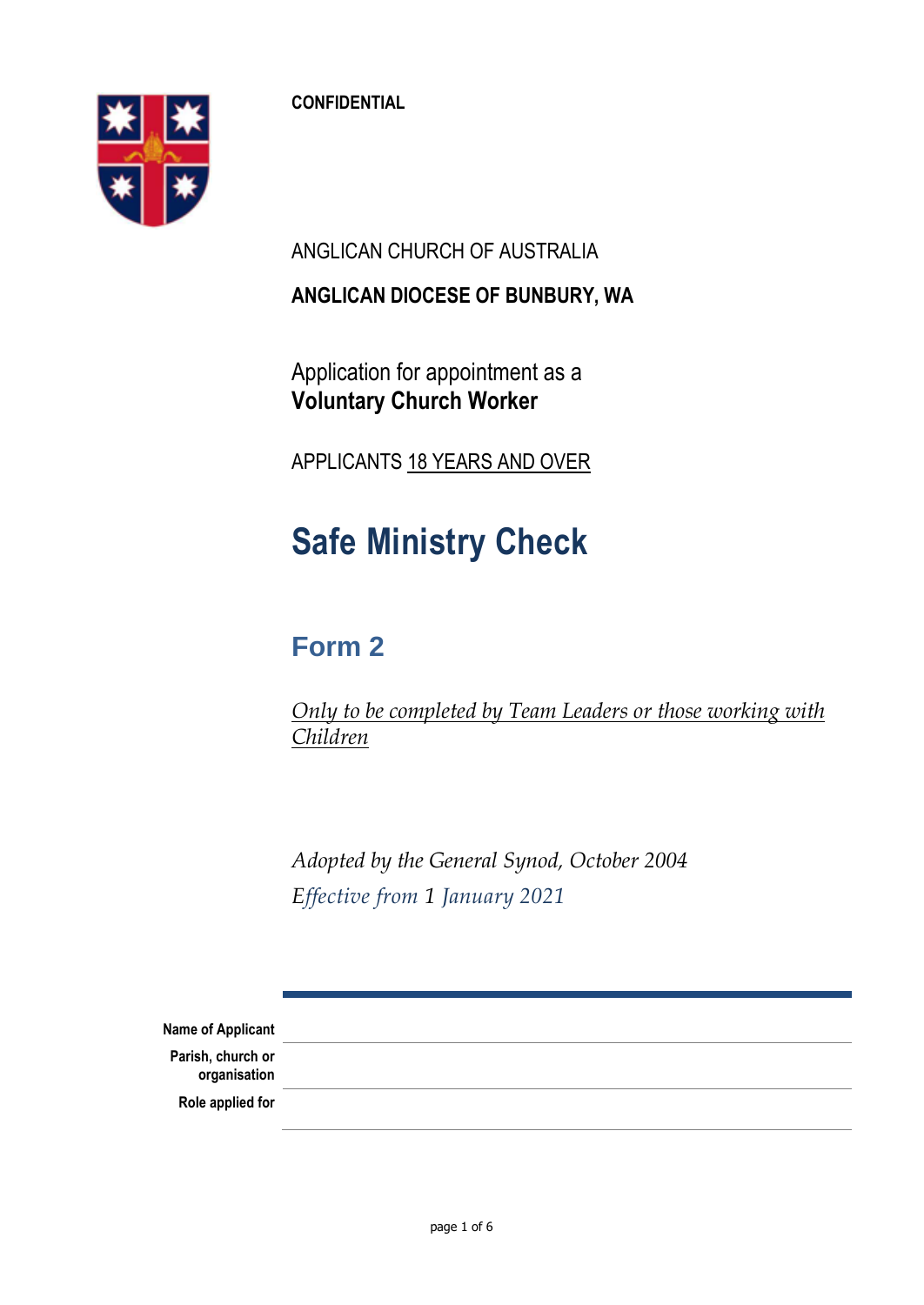## **1 The Safe Ministry Check**

| <b>Privacy</b>             | This application is confidential. The diocese is protecting your privacy by adhering to the<br>diocesan privacy policy available at: www.bunburyanglican.org for Privacy Policy.                                                                                                                                                                                                                                                                   |  |
|----------------------------|----------------------------------------------------------------------------------------------------------------------------------------------------------------------------------------------------------------------------------------------------------------------------------------------------------------------------------------------------------------------------------------------------------------------------------------------------|--|
|                            | It will be retained in a secure place by the parish or church organisation in which you are<br>intending to exercise a voluntary ministry. Except as may be required by law, the information<br>you supply will be used only for screening and church processes involving disciplinary action,<br>or assessment of suitability for ministry. If required by law, the information you supply will be<br>made available to the applicable authority. |  |
| About this form            | This form must be completed when a person is going to undertake pastoral ministry that<br>involves direct, regular and not incidental contact with children.                                                                                                                                                                                                                                                                                       |  |
|                            | 'Ministry to children' and 'pastoral ministry' are defined in the Safe Ministry to Children Canon<br>2017. Pastoral ministry with children includes:                                                                                                                                                                                                                                                                                               |  |
|                            | giving spiritual advice and support, education, counselling, medical care, and assistance in<br>٠<br>times of need that involves direct, regular and not incidental contact with children;<br>participating in overnight activities such as camps;<br>having close personal contact with children such as changing clothes, washing and<br>toileting.                                                                                              |  |
|                            | Roles involving pastoral care include Sunday School teacher, holiday program leader, youth<br>leader, camp helper, overnight activity leader, regular creche assistant, music team leader,<br>worship leader.                                                                                                                                                                                                                                      |  |
| To the Applicant           | Thank you for volunteering for a ministry role within your church.                                                                                                                                                                                                                                                                                                                                                                                 |  |
|                            | The Anglican Church is committed to doing everything we can to ensure that our churches are<br>safe for all who participate in church activities-including our volunteers. That is why we<br>require everyone who has a ministry role within the church to meet specific standards of<br>personal conduct.                                                                                                                                         |  |
|                            | These standards are explained in the Diocese's policy for selection of volunteers. You should<br>be familiar with this policy which can be found at: www.bunburyanglican.or for Section and<br>Screening of Volunteers, and for our Code of Conduct.                                                                                                                                                                                               |  |
|                            | To help us meet our commitment to safe ministry, we ask everyone who wants to be appointed<br>as a voluntary church worker to answer some important questions. That's the purpose of this<br>form.                                                                                                                                                                                                                                                 |  |
|                            | Some of the questions are personal and sensitive. We are not asking you these questions<br>because we think you've done anything wrong. We ask them because they are part of a<br>process that will help ensure our churches are safe.                                                                                                                                                                                                             |  |
| <b>Completing the form</b> | 1. Complete all five sections.                                                                                                                                                                                                                                                                                                                                                                                                                     |  |
|                            | 2. Answer the questions in Section 2 honestly. Where required, click in the appropriate box.                                                                                                                                                                                                                                                                                                                                                       |  |
|                            | 3. If you answer 'Yes' to certain questions we may have to ask you for more information. But<br>that doesn't necessarily mean that you can't be a volunteer. If there is insufficient space on the<br>form to provide relevant details, please attach a separate page and clearly identify the<br>question your information relates to.                                                                                                            |  |
|                            | 4. Sign your initials at the bottom of every page and sign your full signature at the end.                                                                                                                                                                                                                                                                                                                                                         |  |
| Submitting the form        | Please return the form to: Diocesan Safe Ministry Authority Chairperson, PO BOX 15,<br>BUNBURY WA 6231 or email: dosupport@bunbury.org.au Tel: 08 9721 2100                                                                                                                                                                                                                                                                                        |  |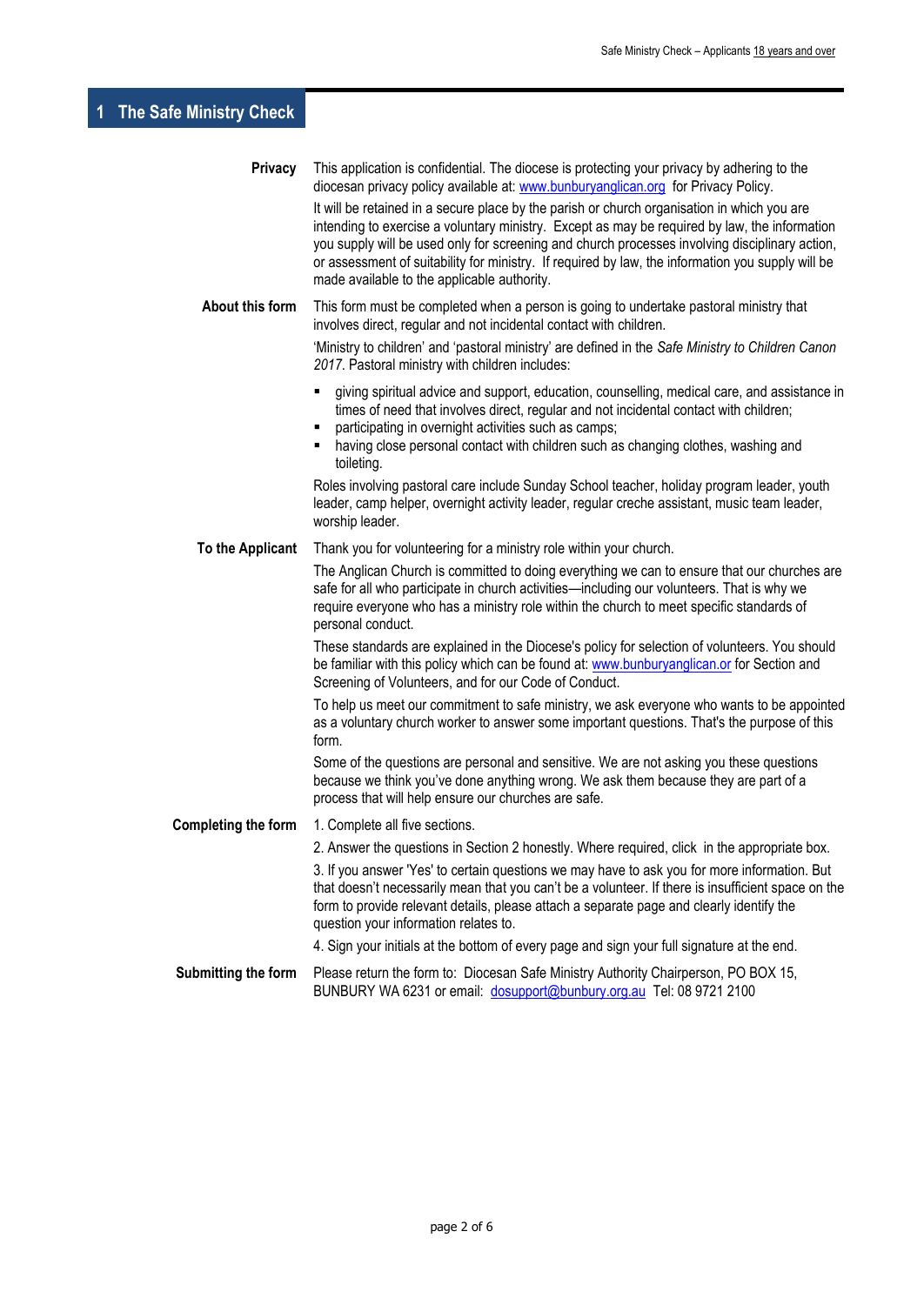### **2 The Applicant**

| <b>Personal details</b>         | Title<br>Other, specify<br>Mr<br>Mrs<br>Miss<br>Ms                                                                                                                                                                                                                                                                                                           |
|---------------------------------|--------------------------------------------------------------------------------------------------------------------------------------------------------------------------------------------------------------------------------------------------------------------------------------------------------------------------------------------------------------|
|                                 | First name(s)                                                                                                                                                                                                                                                                                                                                                |
|                                 | Surname                                                                                                                                                                                                                                                                                                                                                      |
|                                 | Previous name                                                                                                                                                                                                                                                                                                                                                |
|                                 | Date of birth (d/m/y)                                                                                                                                                                                                                                                                                                                                        |
|                                 | Gender<br>female<br>male                                                                                                                                                                                                                                                                                                                                     |
|                                 | <b>Marital Status</b>                                                                                                                                                                                                                                                                                                                                        |
|                                 | Occupation                                                                                                                                                                                                                                                                                                                                                   |
| <b>Address</b>                  | Number, Street                                                                                                                                                                                                                                                                                                                                               |
|                                 |                                                                                                                                                                                                                                                                                                                                                              |
|                                 | Suburb/town,                                                                                                                                                                                                                                                                                                                                                 |
|                                 | State, Postcode                                                                                                                                                                                                                                                                                                                                              |
| <b>Contact details</b>          | Home phone<br>Work phone                                                                                                                                                                                                                                                                                                                                     |
|                                 | Mobile phone                                                                                                                                                                                                                                                                                                                                                 |
|                                 | Email                                                                                                                                                                                                                                                                                                                                                        |
|                                 |                                                                                                                                                                                                                                                                                                                                                              |
| <b>Confirming your identity</b> | Please attach to this form a clear copy of ONE of the following:                                                                                                                                                                                                                                                                                             |
|                                 | A working with children check, a working with vulnerable people check, your current Australian<br>driver's licence; your birth certificate; a current Australian passport; an Australian citizenship<br>document or Australian immigration papers; a current student identity card from an educational<br>institution; or equivalent form of identification. |
| <b>Suitability for ministry</b> | Please answer the questions below by clicking in the appropriate box.<br>If you are not sure what is meant by a word or phrase in <b>bold print</b> , please consult the Key Terms<br>in Faithfulness in Service.                                                                                                                                            |
|                                 | $\Box$ No<br>$\Box$ Yes<br>If YES, please provide details.<br>Do you have any<br>a)<br>health condition(s),<br>which may affect<br>your work with<br>children or young<br>people?                                                                                                                                                                            |
|                                 | Have you ever had<br>No Go to c)<br>Yes<br>b)<br>$\blacksquare$<br>a driver's licence,<br>If YES, has your licence ever been revoked or suspended?<br>whether in<br>$\Box$ No<br>If YES, please provide details.<br>Yes<br>Australia or in                                                                                                                   |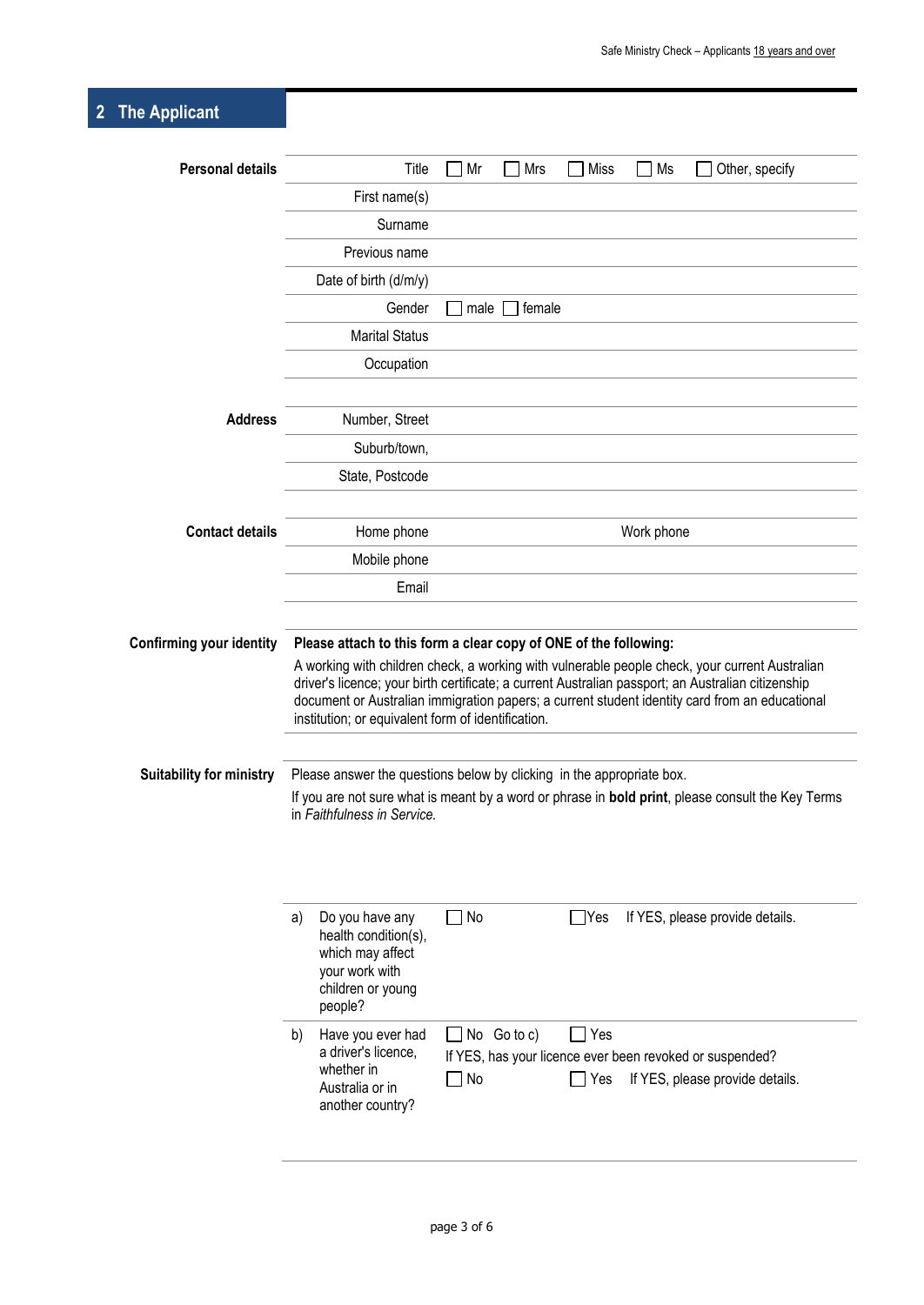| c) | Has anyone in Australia or in any other country<br>alleged to a court, disciplinary tribunal or employer<br>that you have committed a criminal offence?                                                              | No                                                                                                                | If YES, please provide details.<br>Yes                                                                                                                                                                                                                                       |
|----|----------------------------------------------------------------------------------------------------------------------------------------------------------------------------------------------------------------------|-------------------------------------------------------------------------------------------------------------------|------------------------------------------------------------------------------------------------------------------------------------------------------------------------------------------------------------------------------------------------------------------------------|
| d) | Have you ever been charged with a criminal offence<br>in Australia or in any other country?                                                                                                                          | not a criminal offence.                                                                                           | 'Charged' means that the police or other government authority has accused you<br>in writing of committing a criminal offence. Getting a parking or speeding fine is                                                                                                          |
|    |                                                                                                                                                                                                                      | $\Box$ No                                                                                                         | If YES, please provide details.<br>Yes                                                                                                                                                                                                                                       |
| e) | Have you ever been convicted of a criminal offence in<br>Australia or in any other country?                                                                                                                          | $\Box$ No                                                                                                         | $\Box$ Yes<br>If YES, please provide details.                                                                                                                                                                                                                                |
| f  | Have you ever applied for a working with children<br>check or a working with vulnerable people check?                                                                                                                | $\Box$ No Go to g)<br>check?<br>$\Box$ No<br>$\Box$ No                                                            | $\Box$ Yes<br>If YES, did the authority to which you applied refuse to issue the<br>Yes<br>If NO, was your working with children check or a working with<br>vulnerable people check ever cancelled, revoked or suspended?<br>Yes                                             |
| g) | Have you ever had a court order issued against you<br>as a result of someone accusing you of violence,<br>abuse, likely harm, harassment or stalking?                                                                | $\Box$ No                                                                                                         | Yes<br>If YES, please provide details.                                                                                                                                                                                                                                       |
| h) | Has anyone ever accused you of child abuse?                                                                                                                                                                          |                                                                                                                   | A 'child' is a person under the age of 18. 'Child abuse' means:                                                                                                                                                                                                              |
|    |                                                                                                                                                                                                                      |                                                                                                                   | doing any one or more of the following things to a child, whether directly in<br>person or via an electronic device such as a computer, tablet or phone:<br>bullying; emotional abuse; harassment; neglect; physical abuse;<br>sexual assault; spiritual abuse; grooming; or |
|    |                                                                                                                                                                                                                      |                                                                                                                   | failing-without a reasonable excuse-to comply with any law that requires<br>you to report child abuse to the police or other authority; or                                                                                                                                   |
|    |                                                                                                                                                                                                                      | possessing, producing or distributing child exploitation material (e.g.<br>viewing child pornography or sexting). |                                                                                                                                                                                                                                                                              |
|    |                                                                                                                                                                                                                      | $\Box$ No                                                                                                         | If YES, please provide details.<br>Yes                                                                                                                                                                                                                                       |
| i) | Have you ever done anything that may result in<br>someone accusing you of child abuse?                                                                                                                               | No                                                                                                                | If YES, please provide details.<br>Yes                                                                                                                                                                                                                                       |
| j) | Has a child or dependent young person for whom you<br>were caring as a parent or in any other capacity ever<br>been removed from your care, or been the subject of<br>a risk assessment by the relevant authorities? | $\Box$ No                                                                                                         | Yes<br>If YES, please provide details.                                                                                                                                                                                                                                       |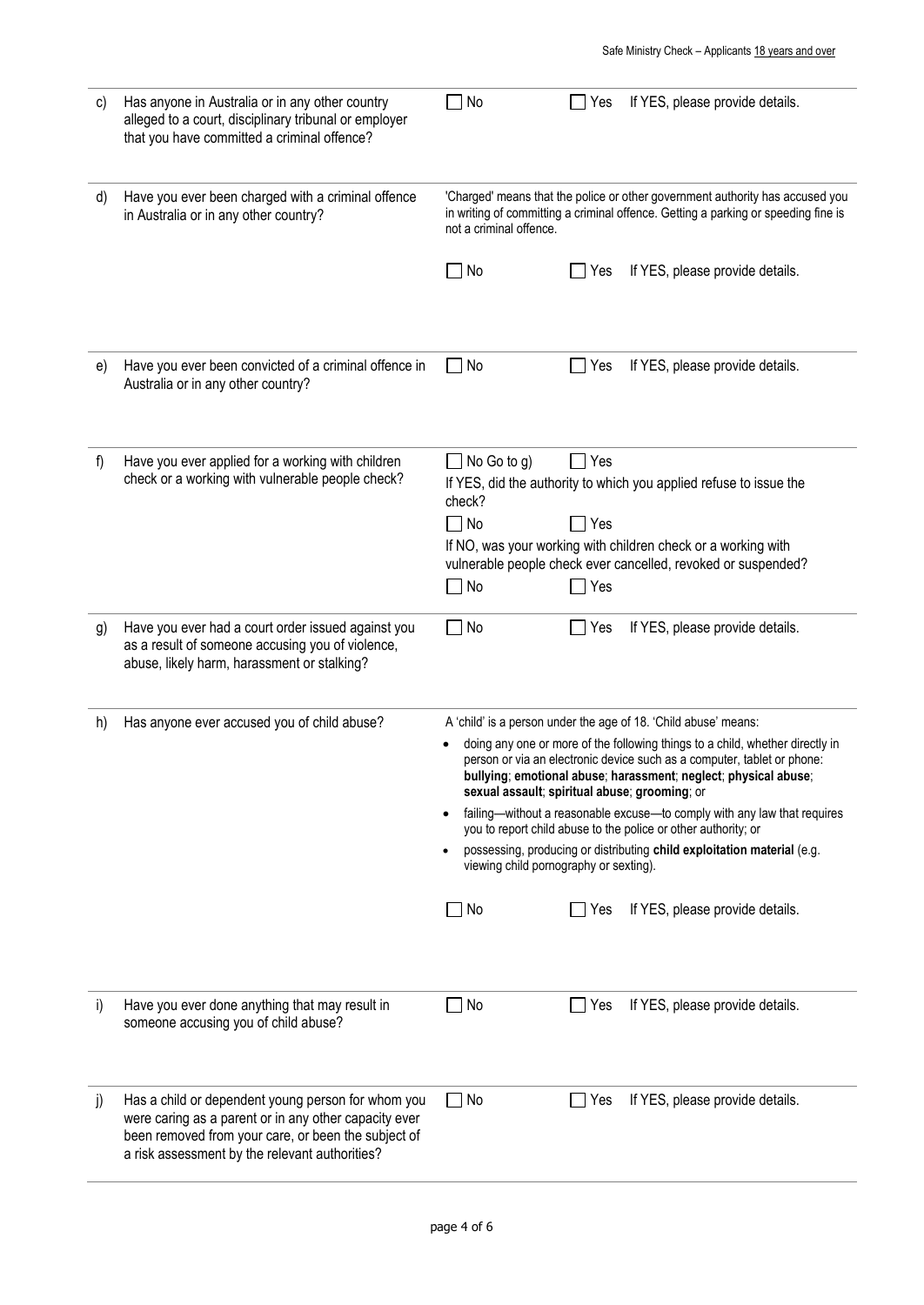| k)      | Have you ever engaged in any of the following<br>conduct, whether personally, virtually or by any<br>electronic means? | No                                                                                                                                                                                                                   | If YES, please provide details.<br>Yes                                                                                                        |  |
|---------|------------------------------------------------------------------------------------------------------------------------|----------------------------------------------------------------------------------------------------------------------------------------------------------------------------------------------------------------------|-----------------------------------------------------------------------------------------------------------------------------------------------|--|
|         | sexual contact with a person under the age of<br>consent: or                                                           |                                                                                                                                                                                                                      |                                                                                                                                               |  |
|         | production, sale, distribution or illegal use of<br>child exploitation material; or                                    |                                                                                                                                                                                                                      |                                                                                                                                               |  |
|         | conduct likely to cause harm to a child or young<br>person, or to put them at risk of harm.                            |                                                                                                                                                                                                                      |                                                                                                                                               |  |
| $\vert$ | Have you ever provided employment, pastoral care or                                                                    | $\vert$ No Go to m)                                                                                                                                                                                                  | $\Box$ Yes                                                                                                                                    |  |
|         | professional services for others?                                                                                      | If YES, have you ever engaged in sexual contact, whether personally,<br>virtually, or by any electronic means, with a parishioner, client, patient,<br>student, employee or subordinate-other than with your spouse? |                                                                                                                                               |  |
|         |                                                                                                                        | No                                                                                                                                                                                                                   | Yes                                                                                                                                           |  |
| m)      | Do you currently abuse alcohol or other substances?                                                                    | No<br><b>Contract</b>                                                                                                                                                                                                | Yes                                                                                                                                           |  |
|         |                                                                                                                        | wellbeing or relationships?                                                                                                                                                                                          | If YES, does your current use of alcohol or other mind-altering or<br>addictive substances adversely affect or impair your ministry, personal |  |
|         |                                                                                                                        | $\Box$ No                                                                                                                                                                                                            | Yes                                                                                                                                           |  |
| n)      | Do you have a history of substance abuse?                                                                              | Substance abuse' would include, but not be limited to abuse of prescription,<br>over-the-counter, recreational or illegal drugs, use of mind-altering substances<br>and petrol sniffing.                             |                                                                                                                                               |  |
|         |                                                                                                                        | No                                                                                                                                                                                                                   | If YES, please provide details.<br>Yes                                                                                                        |  |
|         |                                                                                                                        |                                                                                                                                                                                                                      |                                                                                                                                               |  |

#### **3 Record of ministry**

In the table below, please list all churches, parishes or congregations, and, if appropriate, church and para-church organisations (such as Scripture Union groups, Crusaders) where you have undertaken ministry as a voluntary worker. We will ask you to authorise them to tell us what they know that's relevant to our assessment of your suitability for ministry in the church.

| <b>Church/ Organisation</b> | Location | Role | From (m/y) | To $(m/y)$ |
|-----------------------------|----------|------|------------|------------|
|                             |          |      |            |            |
|                             |          |      |            |            |
|                             |          |      |            |            |
|                             |          |      |            |            |
|                             |          |      |            |            |
|                             |          |      |            |            |
|                             |          |      |            |            |
|                             |          |      |            |            |